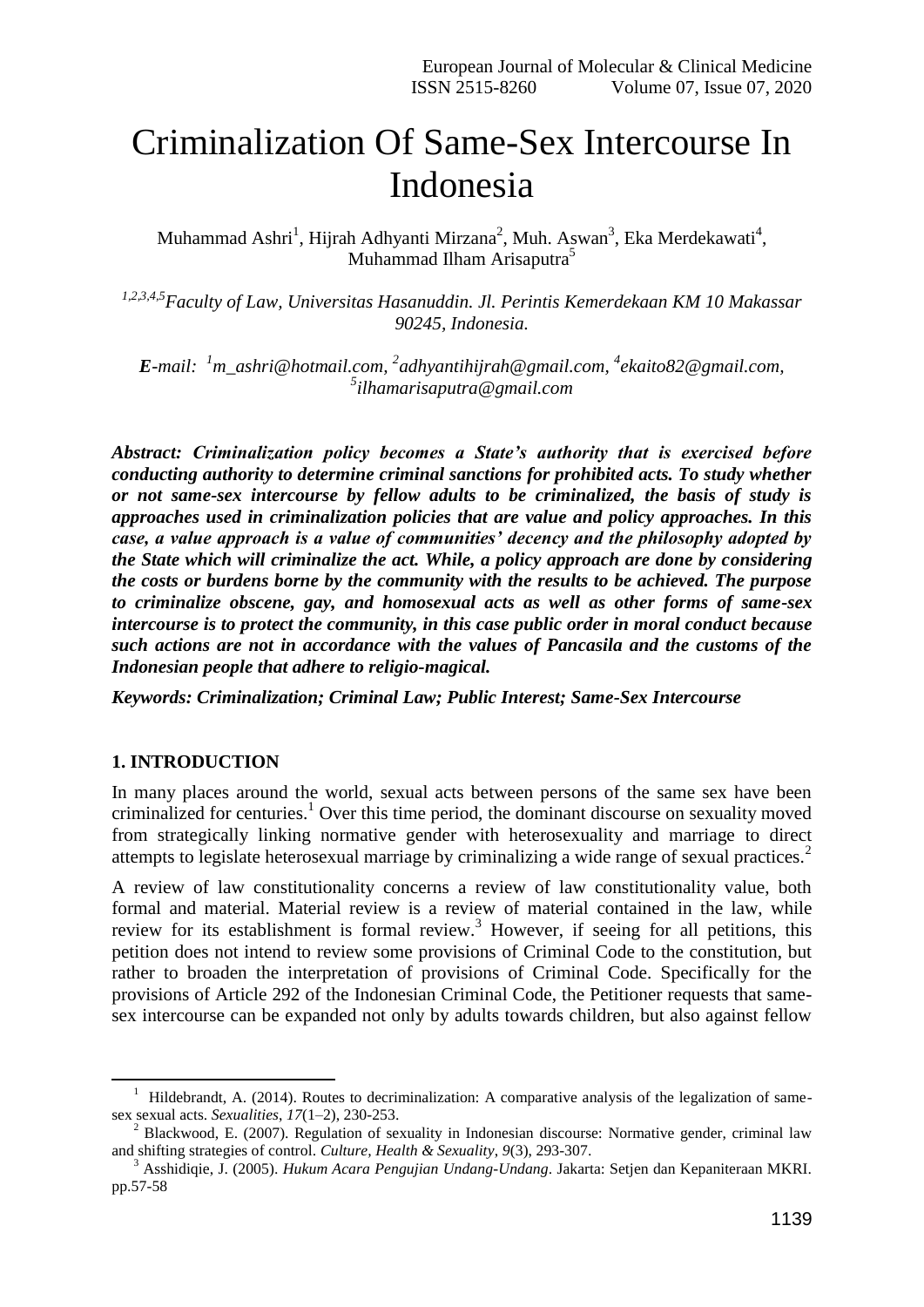adults. Based on this, the panel of judges in the petition rejected the petitioner's petition on the basis that the Constitutional Court did not have the authority to make or add new norms.<sup>4</sup>

Post-decision of the Constitutional Court No. 46/PUU-XIV/2016, there was a debate. Some parties consider that with the ruling, the Constitutional Court legalized adultery and acknowledged the existence of lesbians, gays, homosexuals and trans-gender. The Constitutional Court explained that the decision was not legal, but rather that the realm of criminal policy was not in the Constitutional Court, but was in the legislators, namely the President and the parliament.<sup>5</sup> One of the articles petitioned for judicial review in the case was Article 292 of the Criminal Code. In Article 292 of the Criminal Code, the prohibited crime is committing obscene acts with other people of same-sex who are not yet mature.<sup>6</sup> Based on the provisions of Article 292 of the Criminal Code, the object of obscene acts in this crime is a person who is not yet an adult. The fact is that same-sex intercourses do not only occur to children by adults, but also by fellow adults known as gay, lesbian or homosexual.

In a criminological perspective, these acts are categorized as social deviant behavior related to sexual objects. From a health perspective, deviant sexual behavior is also one of the behaviors that are susceptible to HIV-AIDS virus. Data from the Ministry of Health of the Republic of Indonesia in 2016 showed that there were 41.520 HIV-AIDS cases reported. Positive-HIV sufferers due to homosexual relations were 26.1%, while AIDS sufferers that are caused by homosexual relationships were  $15.8\%$ .<sup>7</sup> This number is predicted to increase considering that gay, lesbians and homosexuals are increasingly opening up, daring to admit that they are gay where they deliberately choose such a lifestyle because they are considered not to disturb others.<sup>8</sup>

People who conduct this claimed that it is a right to sexual choice as other adults who have intercourse with heterosexual. Moreover, such life choices are considered not to disturb others. Therefore, they reject the criminalization of this act in the Draft Bill of the Criminal Code. Euis Sunarti, Rita Hendrawaty Soebagio, and friends who filed a constitutionality review at the Constitutional Court of the Republic of Indonesia for several articles in the Criminal Code that govern crimes against decency, one of which is the provision of Article 292 of the Criminal Code in case 46/PUU-XIV/2016, precisely postulating that by not including same-sex intercourse committed by fellow adults in Article 292 of the Criminal Code causes adults who are victims of same-sex intercourse not get protection. Certainly, this is contrary to the right to security as regulated in Article 28G of the 1945 Constitution of the

1

<sup>&</sup>lt;sup>4</sup> Ilyas, A., Arisaputra, M.I., Aspan, Z., Bakar, D.U.M., Arifin, A., and Yunus, A. (2020). Omnibus Law in Natural Resource Management: Challenges and the Future Prospect, *Journal of Critical Reviews,* 7 (19): 879-  $884$ <sub>5</sub>

<sup>5</sup> Kompas. *Penjelasan MK Soal Tuduhan Putusan yang melegalkan Zina dan LGBT*. An article of [https://nasional.kompas.com/read/2017/12/18/20155601/penjelasan-mk-soal-tuduhan-putusan-yang](https://nasional.kompas.com/read/2017/12/18/20155601/penjelasan-mk-soal-tuduhan-putusan-yang-melegalkan-zina-dan-lgbt)[melegalkan-zina-dan-lgbt](https://nasional.kompas.com/read/2017/12/18/20155601/penjelasan-mk-soal-tuduhan-putusan-yang-melegalkan-zina-dan-lgbt)

 $6$  Ayuni, Q. (2017). Judicial Review of Criminal Code Articles on Adultery, Rape and Same-Sex Obscene in Indonesia Constitutional Court. In *1st International Conference of Law and Justice-Good Governance and Human Rights in Muslim Countries: Experiences and Challenges (ICLJ 2017)*. Atlantis Press.

<sup>&</sup>lt;sup>7</sup> The Profile of Indonesian Health 2016, The Ministry of Health of the Republic of Indonesia, p.161, source: [http://www.depkes.go.id/resources/download/pusdatin/profil-kesehatan-indonesia/Profil-Kesehatan-Indonesia-](http://www.depkes.go.id/resources/download/pusdatin/profil-kesehatan-indonesia/Profil-Kesehatan-Indonesia-2016.pdf)[2016.pdf](http://www.depkes.go.id/resources/download/pusdatin/profil-kesehatan-indonesia/Profil-Kesehatan-Indonesia-2016.pdf)

<sup>8</sup> Sindo News, *LGBT Makin Terbuka, Jumlah Homoseksual Di Indonesia Makin Meningkat*, an article on [https://metro.sindonews.com/read/1207367/171/lgbt-makin-terbuka-jumlah-penganut-homoseksual-di](https://metro.sindonews.com/read/1207367/171/lgbt-makin-terbuka-jumlah-penganut-homoseksual-di-indonesia-meningkat-1495508852)[indonesia-meningkat-1495508852](https://metro.sindonews.com/read/1207367/171/lgbt-makin-terbuka-jumlah-penganut-homoseksual-di-indonesia-meningkat-1495508852)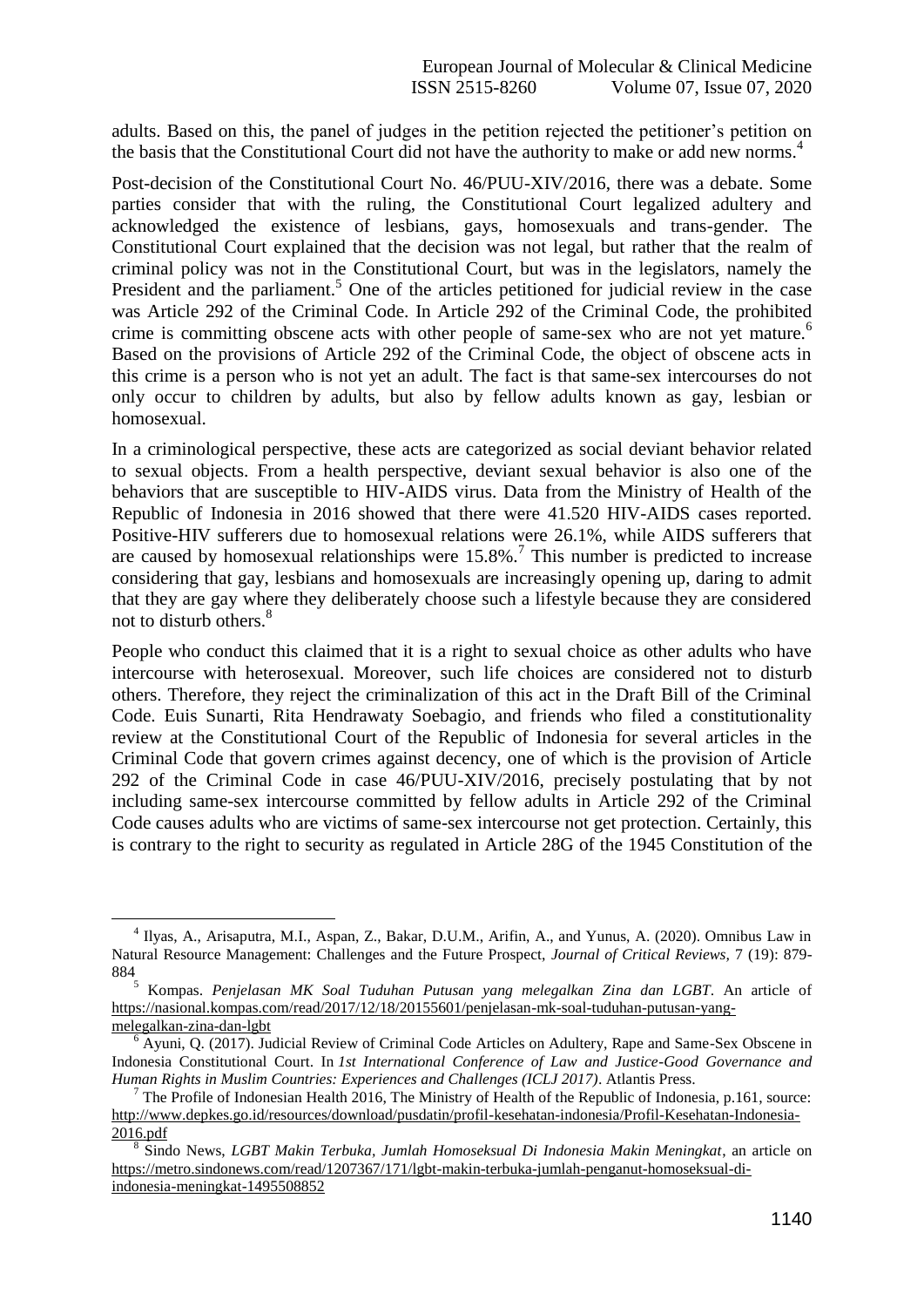Republic of Indonesia.<sup>9</sup> This party actually supports the criminalization of same-sex intercourse committed by fellow adults (homosexual) in the Draft Bill of the Criminal Code.

In the Draft Bill of the Criminal Code, the same-sex intercourse is regulated in Article 420. However, as of this writing the Draft Bill of the Criminal Code has not been ratified into law and the provisions of the article are still being debated. The debate on this subject will certainly not end if only based on the ego and the will of each individual without regard to the interests of society at large. It is also necessary to consider the moral values of the Indonesian people who are well-known for their diverse cultures to be the basis for drafting the norms in the Draft Bill of the Criminal Code, especially to determine whether the same-sex intercourse deserve to be criminalized as criminal acts or not. Based on this consideration, it is necessary to study the criminalization of same-sex intercourse which can be viewed in terms of legal and moral norms that apply in Indonesian society.

### **2. METHOD**

1

The method of research used is a normative-juridical research, by using statute and conceptual approaches. The legal material used in this study is primary legal material consisting of legislation related to the research issue, while secondary legal material is obtained from literature, magazines, and information, both print and electronic media that supports this research. The collection of legal materials is done through library research that begins with an inventory, classification, and systematization of legal materials.

#### *Criminal Legal Policy: Criminalization of Same-Sex Intercourse*

Legal policy or official line for the law that will be enforced either by making new laws or changing old laws in order to achieve the goals of the State.<sup>10</sup> Discussing the criminal legal policy is actually a discussion of criminal policy. Whereas, criminal policy is cannot be separated from the term "*criminalization*".<sup>11</sup> In general, the definition of criminalization is a process to make an act as a crime, so that it can be prosecuted and then provide sanctions.

Based on the definition of criminalization, the scope of criminalization is not only related to the determination of acts which were not originally prohibited acts, then became prohibited accompanied by the threat of certain sanctions, but also related to the imposition of criminal sanctions against existing criminal acts. Criminalization can also be formulated as matters which become the basis or reasons for the legislators to determine a crime.<sup>12</sup> Every time the legislator will declare an act as a crime or an act will no longer be seen as a criminal offense, they must state the motives and reasons for the propriety of that action. Thus, the determination of an action to be a criminal act or called criminalization must be based on motives and reasons so that it is appropriate to be accepted or oriented towards a policy approach.

To conduct a criminal policy must consider that the policy is an integrated part of national development. Criminal policy must be done with a policy approach in the sense that criminal policy is part of the overall social policy and there must be integration between efforts to tackle crime by using penal and non-penal means.

<sup>&</sup>lt;sup>9</sup> Petitioner' argument for the constitutionality review of Article 292 of the Criminal Code in case No. 46/PUU-XIV/2016. Quoted from the minutes of the Constitutional Court decision No. 46/PUU-XIV/2016, pp. 49-71

<sup>10</sup> Mahfud MD. (2009). *Politik Hukum di Indonesia.* Jakarta: PT. Raja Grafindo Persada, p. 1.

<sup>11</sup> Sudarto. (2006). *Kapita Selekta Hukum Pidana*. Bandung: Alumni. p. 93.

<sup>12</sup> Joshua, A. S. (2020). Boko Haram Terrorism and a Threat to Right to Education. *Hasanuddin Law Review*, 6(2), 149-164. doi:<http://dx.doi.org/10.20956/halrev.v6i2.2019>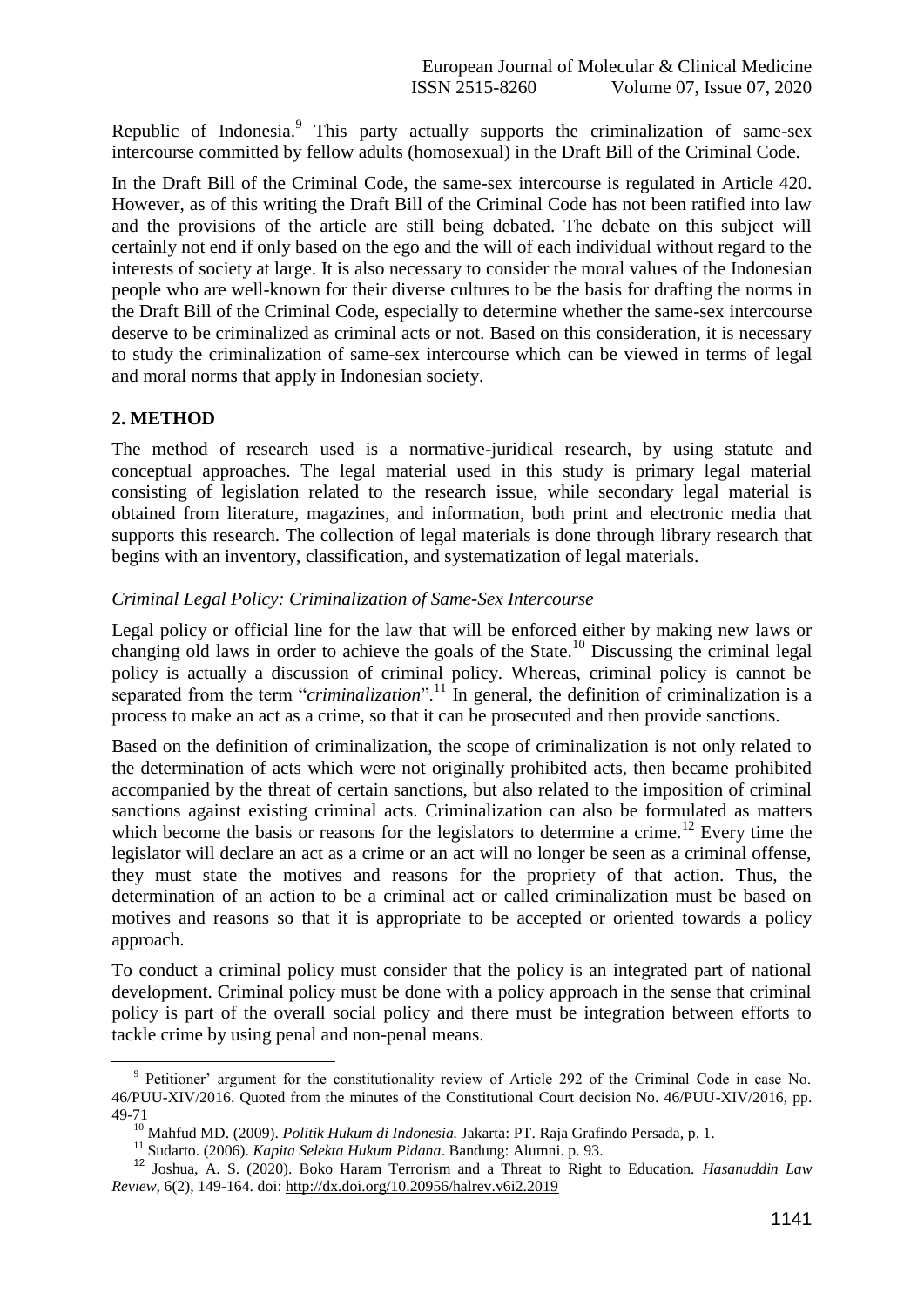Criminalization policy is determining an action that was not a criminal offense (not convicted) into a criminal act (an act that can be convicted). It is a State authority that is exercised before exercising the authority to determine criminal sanctions for prohibited acts. The results of the National Criminal Law Renewal Symposium in August 1980 stated that the general criteria for the determination of an act to be a criminal offense were the deserving of the act (damaging or bringing victims) and the aim of criminalization to be achieved in balance with the costs and burdens of law enforcement in upholding the law the act.<sup>13</sup> Therefore, the approach used in conducting criminalization is policy and value approaches. A value approach is used because crime is a humanitarian and criminal problem and it contains elements that can attack the interests or values most valuable to human life. While, a policy approach are used so that the determination of the act becomes a rational crime. The both approaches are not separated, but are used altogether.<sup>14</sup>

In the Draft Bill of Criminal Code, the prohibition of same-sex intercourse is regulated in Article 420. This provision expands the provisions stipulated in Article 292 of the Criminal Code which only regulates same-sex intercourse as committed by adults against children. In the provisions of Article 420 paragraph (1) of the Draft Bill of Criminal Code, it is determined that committing obscene acts against other people (interpreted as children or adults) of different or same-sex, with the following provisions:

a. If commit in public, then the punishment is 1 (one) year 6 (six) month imprisonment or a maximum fine of Category III

b. If commit with violence or threats of violence, the punishment is a maximum prison sentence of 9 (nine) years.

c. If it is published as pornographic content, it will be subject to a maximum imprisonment of 9 (nine) years.

If seeing these provisions, the Draft Bill of Criminal Code conducts a criminalization policy of same-sex intercourse by fellow adults with restrictions not in public, not with violence or threats of violence, and/or not published as pornographic content. Thus, if commit voluntarily and not in public and not published, then it cannot be convicted.

To assess the need for same-sex intercourse by fellow adults to be criminalized, the basis of study is approaches used in the criminalization policy, namely value and policy approaches. A value approach is a value of society's decency and philosophy as adopted by the State which will criminalize the act. Countries that consider homosexuality a very despicable act based on their philosophical values not only criminalize these acts, but even threaten the death penalty for anyone who commits homosexuality. These countries include Saudi Arabia, Afghanistan, Iran and Sudan. But there are also countries that even legalize homosexual marriage on the basis of the choice of intercourse as a human right, such as Britain.

Indonesia itself adheres to the philosophy of Pancasila, one of its foundations being the First Principle "Almighty God". From the aspect of the God, the indicator of despicable for act is religious values. For Muslims, the prohibition of homosexuality is emphasized in Q.S. Ash-Syuara:165-166. Then, in Christian teaching, in the Bible, Matthew 15:19, Mark 7:21, and Messenger Story 15:20 and 29 are interpreted as a prohibition on homosexual behavior. In Buddhist teaching, Bhikku Uttamo Mahathera explained that homosexual behavior includes

 $\overline{a}$ 

<sup>13</sup> Arief, B.N. (2010). *Bunga Rampai Kebijakan Hukum Pidana Perkembangan Penyusunan Konsep KUHP Baru.* Jakarta: Kencana Prenada Media Group. p. 32

<sup>14</sup> *Ibid*. pp. 37-38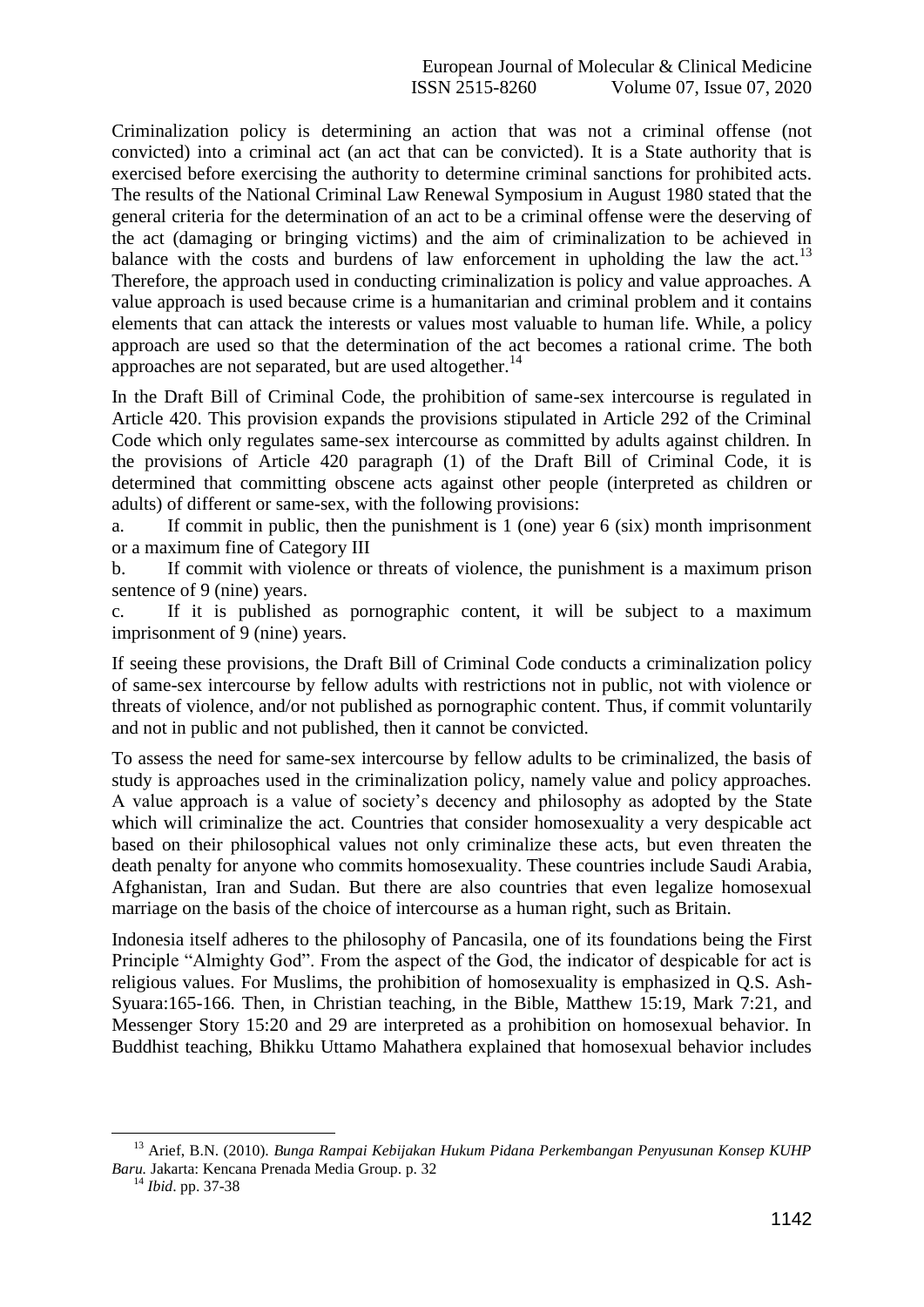violating the Third Principle, by committing immoral acts which means to satisfy deviant sensual desire.<sup>15</sup>

In a criminological perspective, homosexuals are categorized as sexual deviant behavior related to sexual objects.<sup>16</sup> This behavior has a potential to give rise to social impacts or crime, for example murder of a partner of his/her homosexuality. A culture that developed in Indonesian society is often referred to as eastern culture. This is a differentiator between western and eastern cultures. Eastern culture generally make taboo sexual relations without being based on marriage ties, while western culture considers that the marriage is merely a formality that does not need to be done for sexual intercourse. In addition, moral values of Indonesian society in general are derived from religious teachings that have developed in Indonesia. As explained earlier, none of the religions in Indonesia legalize same-sex intercourse. Thus, the same-sex intercourse is not an act that can be justified in Indonesia.

The soul of Indonesian people can be seen at least from the customs or habits that are incarnated in customary law and Pancasila. The soul of nation that is incarnated to the Pancasila by the legislators is accommodated by the proclamation of Pancasila as source of all sources of State law. Even the context of criminalization of obscene acts committed by same-sex couples must be seen from the value of the soul of nation where this act can make values contained in Pancasila be ruled out, especially the values in the first principle of the Pancasila "*Almighty God*". Such act will obscure the values that are the spirit of national law development.

In terms of customs or habits incarnated in customary law, one of the forms of customary law is Indonesia is *religio-magical* in which legal behavior or legal rules are related to belief in the disappear and based on Almighty God. Such customary law patterns are the spirit of Indonesian people in behaving in law. Therefore, it is only proper if there is a rejection from the community against homosexual activity, including obscene by same-sex couples.

In a perspective of human rights, gays and homosexuals consider that their conduct is one of the basic rights that needs to be protected, namely the right to sexual choice.<sup>17</sup> However, it is necessary to consider religious values and specifically the moral values of Indonesian society. There is not a single religious teaching in this world that legalizes the act of same-sex intercourse, even prohibiting such acts. The value of ethics of Indonesian society that is culturally diverse also does not justify such actions, even these actions are considered as deviant behavior. Based on this consideration, the act of same-sex intercourse needs to be regulated in the Draft Bill of Criminal Code as a criminal act.

Von Savigny<sup>18</sup> said that humans in this world consist of various nations and each nation has its own national soul which is called "*volkgeist*", the soul of this nation is different from one another according to place and time. The spirit or soul of the nation is incarnated in language,

1

<sup>15</sup> Sulistiani, S.L. (2016). *Kejahatan dan Penympangan Seksual Dalam Perspektif Hukum Islam dan Hukum Positif Indonesia*. Bandung: Nuansa Aulia. pp. 33-34

<sup>&</sup>lt;sup>16</sup> Sexual deviance is defined as sexual behavior that shows sexual instinct that deviates from one or more of three elements of normal sexual instinct. The three elements are normal sexual energy, different adult human objects, and ways of normal sexual. See in T.B. Roni Nitibaskara. *Penyimpangan Seksual dan Kejahatan Seksual: Suatu pendekatan multidispliner Kriminologi*. Training Materials in Law and Criminology II, Mahupiki and Faculty of Law, Pelita Harapan University, Surabaya.

<sup>&</sup>lt;sup>17</sup> Panditaratne, D. (2016). Decriminalizing Same Sex Relations in Asia: Socio-Cultural Factors Impeding Legal Reform. *Am. U. Int'l L. Rev.*, *31*, 171.

<sup>18</sup> Manan, A. (2005). *Aspek-aspek Pengubah Hukum*. Jakarta: Prenada Media; Erfa, R. (2015). Kriminalisasi Perbuatan Cabul Yang Dilakukan Oleh Pasangan Sesama Jenis Kelamin. *Jurnal Arena Hukum,* 8 (2): 241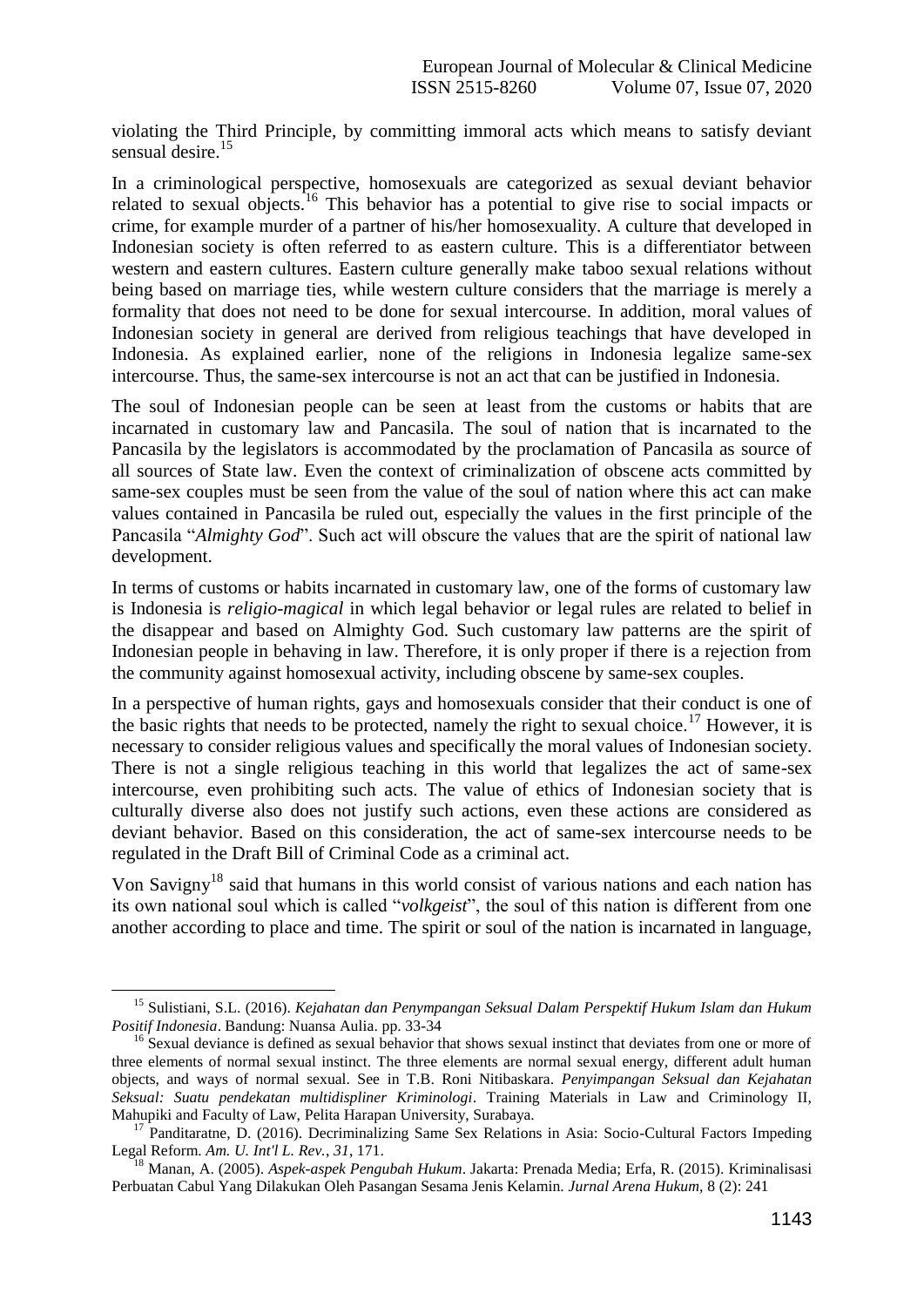customs and social organizations. The soul of the nation is not static always changes according to the condition of the people from time to time.

The ideas as argued by Von Savigny above can be the basis for certifying that each country has its own peculiarities regarding their laws, because each nation has a different soul from another nation so that the legal structure between one country and another will be different, including in this case related to the regulation of same-sex intercourse. In Indonesia, the legal problem is not only about legal issues, but also about socio-cultural issues and the soul of the nation which can at least be reflected in the basis and ideals of State law.

In the context of human rights, the State does have an obligation to meet the human rights needs of all Indonesian citizens without differentiating ethnicity and religion including minorities and vulnerable groups, in this case gays and homosexuals. However, what needs to be understood is that the guaranteed protection for gays and homosexuals is the protection of their human rights in the form of health insurance to recover from their illnesses, as stated in Article 25 of DUHAM which stipulates that:

Everyone has the right to an adequate standard of living for the health and well-being of her/himself and her/his family, including the right to food, clothing, housing and health care as well as the necessary social services, and is entitled to guarantees when unemployed, suffering from illness, disability, being widowed/widower, old or other conditions that result in lack of income, which is beyond her/his control.

Other considerations are the provisions of Article 29 paragraph (1) and (2) of DUHAM which stipulates that:

(1) Everyone have obligation to the community in which he/she can develop his/her personality freely and fully.

(2) In exercising their rights and freedoms, each person must submit only to the limitations imposed by the law whose sole purpose is to guarantee the recognition and proper respect of the rights and freedoms others and to fulfill fair conditions in terms of decency, order and public welfare in a democratic society.

The provisions of Article 29 paragraph (1) and (2) of DUHAM as mentioned above are also adopted in Article 69 of Act No. 39 of 1999 concerning Human Rights which stipulates that:

(1) Everyone is required to respect the human rights of others, morals, ethics, and the order of life in a society, nation and state.

(2) Every human right creates a basic obligation and responsibility to respect the rights of others reciprocally and it is the duty of the government to respect, protect, uphold and promote it.

As described above, it is clear that homosexuality is a despicable act and is not in accordance with the values of society. However, not all actions that are denounced and contravene the values of society need to be criminalized. Another indicator to measure an act that deserves to be criminalized is a policy approach. This approach is a rational approach, and to balance the concepts of crime and power or emotionally determined criminalization processes. This approach is also closely related to the economic approach, which is to consider the costs or burdens borne by the community with the results to be achieved.

Based on the approach, if it is related with homosexuality, the purpose to criminalize the act is community protection. In this case, the public order in the field of ethics. The burden or costs that must be prepared if criminalizing include the readiness of law enforcers to enforce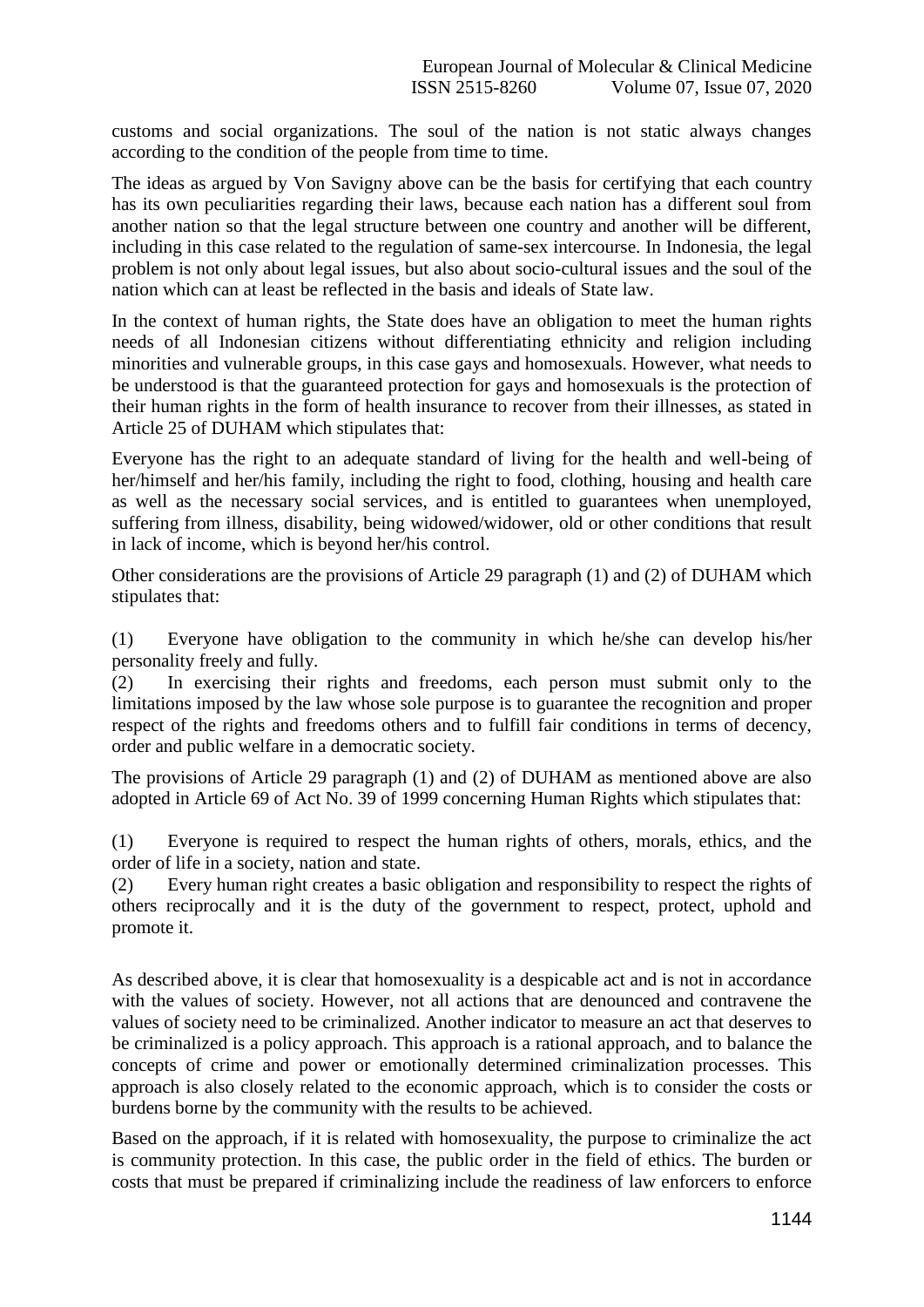this regulation and the provision of detention centers and correctional institutions and the infrastructure that follows if criminalization is followed by the threat of imprisonment. It should also be noted that efforts to tackle crime do not only depend on efforts to prosecute or use criminal law, one of which is criminalizing an act. The use of criminal sanctions in dealing with crime is compared only as a symptomatic treatment that only treats the symptoms of the crime, and not a causative treatment that heals from the cause of the crime. The crime prevention strategy must be based on eliminating the causes and conditions that give rise to crime.

Therefore, the threat of imprisonment or confinement for homosexual acts if criminalized is certainly not appropriate. This is because homosexual acts are sexual deviations that cannot be dealt with by imprisoning perpetrators in prison or by paying criminal fines. Treatment efforts are needed, especially psychological treatment efforts so that this deviant behavior is not repeated.

#### **3. CONCLUSION**

In a value approach, homosexual should be criminalized because these actions are considered despicable in the values of the Indonesian moral. However, with a policy approach, there are a number of things that need to be considered, namely the burden and costs of law enforcement, rule enforcement, and the ineffectiveness of the types of crimes that are threatened with handling these homosexual if criminalized by imprisonment, confinement, or fines. Obscene, gay, and homosexual as well as other forms of sexuality intercourse are categorized as forms of sexual perversion and even become a disease of society because it is not in accordance with the moral values of the Indonesian nation based on Pancasila. The suggestion, if it is necessary to be criminalized, the formulation of a criminal act for homosexual as Article 420 of the Draft Bill of Criminal Code is appropriate given that not all forms of homosexual are criminalized, but the criminal threat needs to be changed so that it can effectively rehabilitate the deviation of the offender.

## **REFERENCES**

- [1]. Arief, B.N. (2010). *Bunga Rampai Kebijakan Hukum Pidana Perkembangan Penyusunan Konsep KUHP Baru.* Jakarta: Kencana Prenada Media Group.
- [2]. Asshidiqie, J. (2005). *Hukum Acara Pengujian Undang-Undang*. Jakarta: Setjen dan Kepaniteraan MKRI.
- [3]. Ayuni, Q. (2017). Judicial Review of Criminal Code Articles on Adultery, Rape and Same-Sex Obscene in Indonesia Constitutional Court. In *1st International Conference of Law and Justice-Good Governance and Human Rights in Muslim Countries: Experiences and Challenges (ICLJ 2017)*. Atlantis Press.
- [4]. Blackwood, E. (2007). Regulation of sexuality in Indonesian discourse: Normative gender, criminal law and shifting strategies of control. *Culture, Health & Sexuality*, *9*(3), 293-307.
- [5]. Hildebrandt, A. (2014). Routes to decriminalization: A comparative analysis of the legalization of same-sex sexual acts. *Sexualities*, *17*(1–2), 230-253.
- [6]. Ilyas, A., Arisaputra, M.I., Aspan, Z., Bakar, D.U.M., Arifin, A., and Yunus, A. (2020). Omnibus Law in Natural Resource Management: Challenges and the Future Prospect, *Journal of Critical Reviews,* 7 (19): 879-884